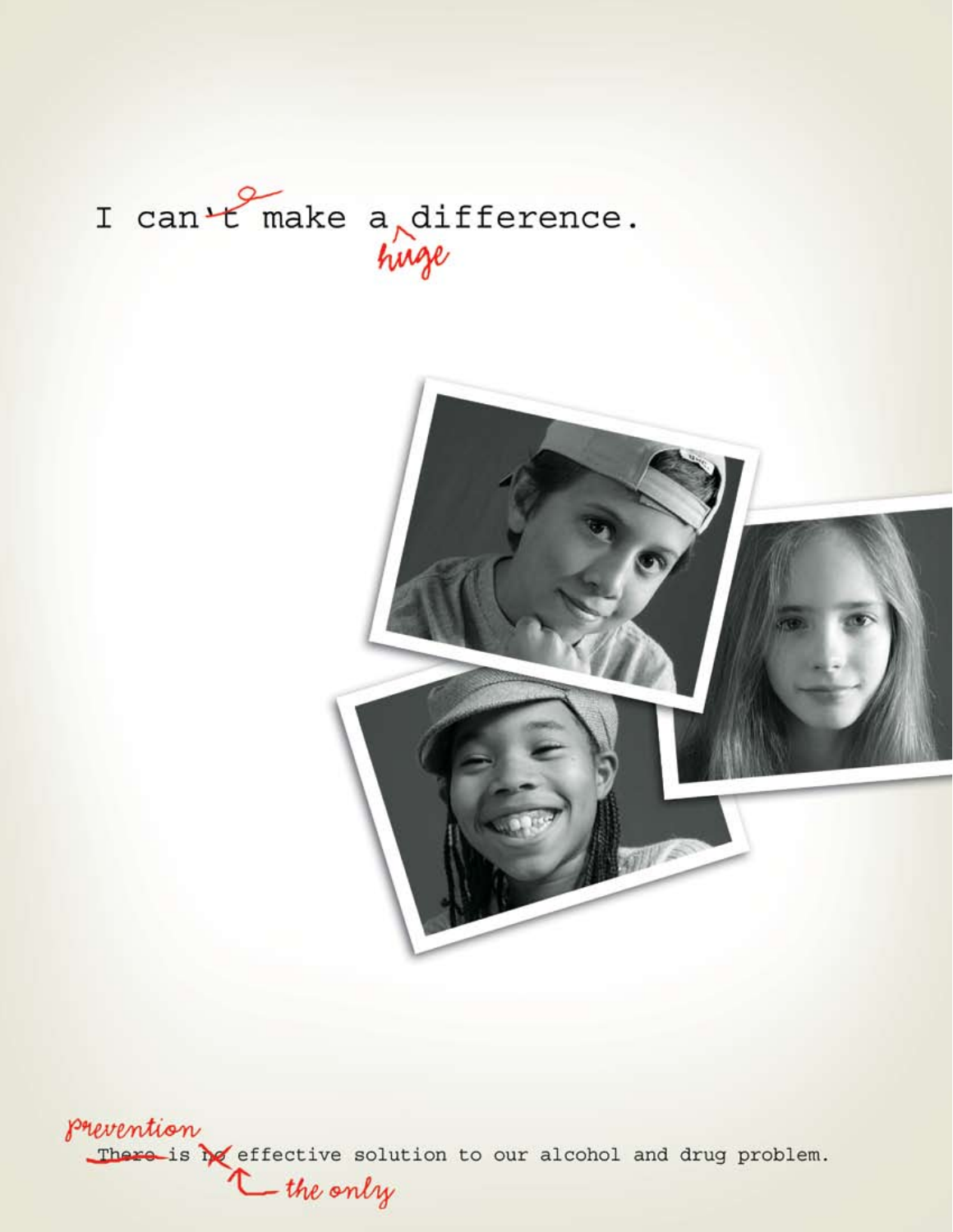## Seven Accepted Beliefs *flawed*

If you're like most people, you probably share some of these widely accepted beliefs about our alcohol and drug problem. You may be surprised to learn that we need to edit our thinking to get at the truth:

#### **1. The War on Drugs is working.** *not*

Despite good intentions, the \$290 billion spent by the federal government since 1980 hasn't made a dent in the drug trade. Instead, drug dealers respond by being more tenacious and creative — after all, the profits are enormous and the drug supply is endless. The only way we can interrupt the cycle of supply-and-demand is to focus on demand. Which means focusing on PREVENTION.

#### 2. Drug abuse doesn't affect**/my world directly so it's mot my problem.**

From the inner city, where we typically imagine drug problems, to suburbs, college campuses and rural communities — alcohol and drug abuse is literally everywhere. Aside from the quality of life issues, the monetary costs are tremendous. What do you think would happen to crime rates, tax rates and insurance rates if drugs suddenly disappeared tomorrow?

#### **3. It's easy to always spot a drug user or dealer when you see one.**  *tough*

People usually get drugs from their friends. Or from their siblings, classmates, neighbors, co-workers or their parents' medicine cabinets. Not from back-alley strangers like on TV. No one wants to mistrust friends or think our kids are lying to us, but most users and dealers look just like us.

## **4. Experimenting with alcohol and drugs is a harmless rite of passage.** *dangerous*

Pot today is up to 20 times stronger than it was in the '70s. That's hard to get your head around if you ever experimented yourself. But the drug scene today is very different than it was a couple of decades ago, just like technology is very different. "Experimentation" now — and trends like binge drinking — can lead to far more dire consequences.

#### **5. I smoke cigarettes or cigars and/or drink sometimes, so I can't comfortably be part of this conversation.** *must*

Adults behaving legally and responsibly is not the same as kids using substances or people shooting up. This conversation is not about shame or blame, and certainly not prohibition. It's about being educated about addiction and its consequences.

#### *may not*

#### **6. If my child starts drinking or using drugs, I will be able to stop it.**

It's much easier to prevent young people — or anyone — from getting involved with substances than getting them to stop once they've started. The percentage of "A" students in early intervention programs is shocking. And the kids in private schools often have worse problems because they have more money to spend. When we give kids the tools they need to make good choices, guess what? They usually do.

#### 7. There's nothing that I, as one person, can do about our country's enormous **drug problem.**  *something powerful*

You can make an incredible impact as a parent, role model, co-worker or employer. You can also make a difference by helping to bring award-winning prevention programs directly to people who need them. All Contractor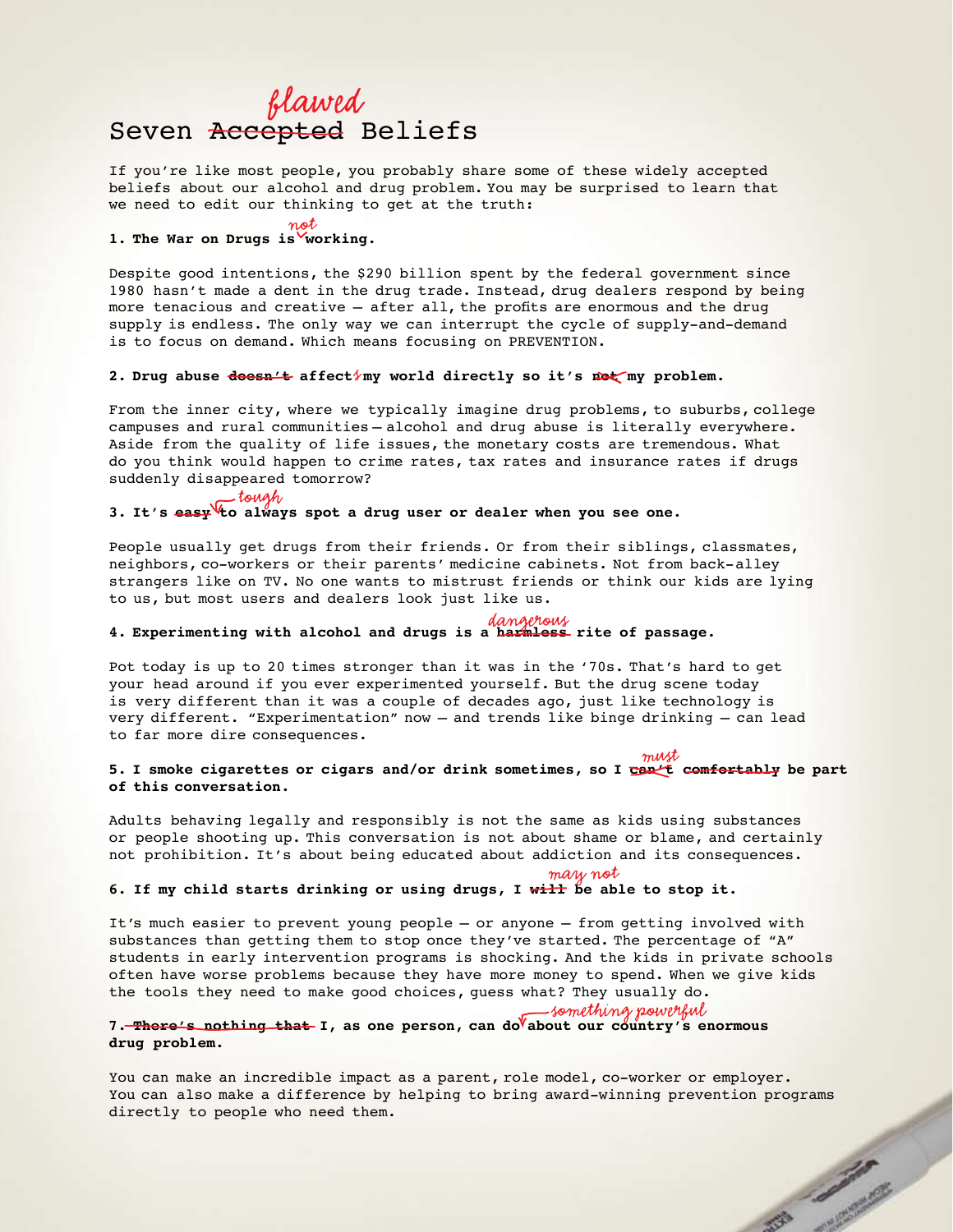## Seven Smart Solutions:

**One person (you) makes a difference.** 

- 1. Participate in the solution: PREVENTION
- 2. Understand that being AWARE is half the battle—now you're aware, so you're halfway there!
- 3. Understand taking ACTION is the second half of the battle
- 4. Rely on the FACTS about what works (and what doesn't)
- 5. TALK to your kids and the young people you know
- 6. Encourage your FRIENDS to talk about it, too
- 7. SUPPORT The Council on Alcohol and Drugs

### { } Rural/urban, boy/girl, rich/poor, all races... substance abuse knows no boundaries.

Since 1969, the Council has been applying the science of what's actually working to customizable education, prevention and early-intervention programs. We bring these programs directly to our schools, workplaces, courthouses, community centers and churches—places we can reach the most people and make the greatest impact.

"The Council's facilitators are highly skilled and knowledgeable, and its programs do an exceptional job assisting families in identifying triggers, understanding how drugs and alcohol fuel conflict, and providing avenues to pursue creative attempts for resolution. We truly appreciate our partnership with the Council."

Grants and Programs Manager DeKalb County Juvenile Court

"My child has learned a great deal in the Council's after-school program and has a lot of very good questions. I am happy that we are talking about drugs and alcohol."

#### Kimberly McCullough, parent Rabun Youth Participant

"I have witnessed first-hand how the 'Drugs Don't Work' program's impact is far-reaching, having a positive affect not only on the individual, but also on their family and the community as a whole."

Amanda Crocker, Human Resource Director Crawford Electric

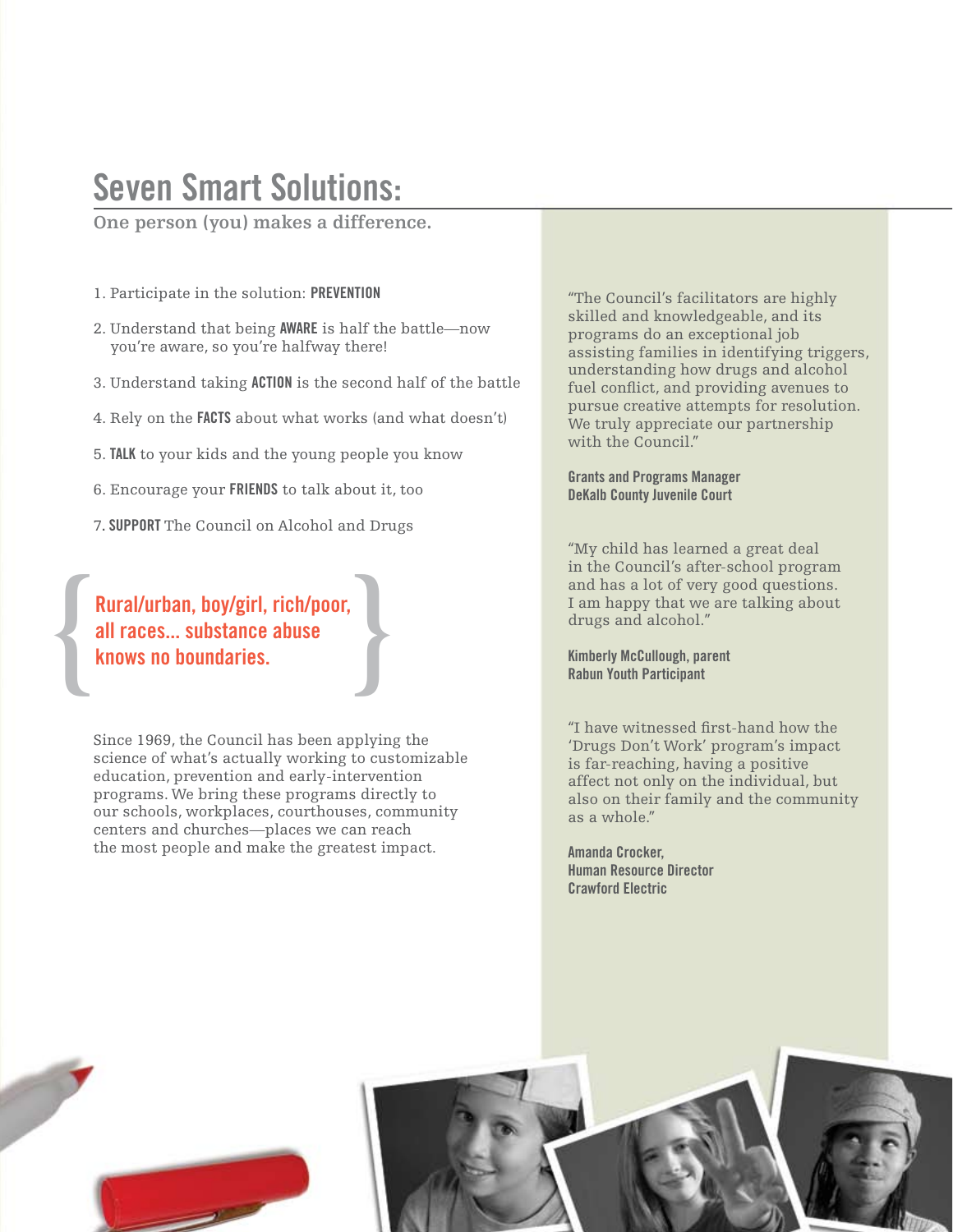## The Council on Alcohol and Drugs:

**Science-based, "real-life" prevention programs that work.**

On any given day, The Council on Alcohol and Drugs has 20 different sessions taking place across Georgia. Our 60 facilitators work out of nearly three dozen sites, bringing together all aspects of the community to combat substance abuse.

Thanks to the State of Georgia, United Way, the Georgia Chamber of Commerce and concerned citizens who support our programs, we've helped thousands of kids remain alcohol- and drug-free.

#### The big picture: Making complex issues easy to understand.

In the past, prevention programs introduced information in isolation, showing drugs in a display and talking about their effects. But studies proved drug abuse went up afterward, not down.

# Alcohol is the #1 drug of<br>choice among our nation's youth choice among our nation's youth

The Council understands human beings are complex, and alcohol and drug abuse does *not* exist in isolation. There are almost always other factors involved, like low self-esteem or poor communication at home. Our programs address the reality that substances can seem like a magic bullet, making kids feel good, fit in with a crowd and have a sense of belonging that they might not have had before. These are very powerful emotions.

We teach people how to deal with these emotions and resist peer pressure and other triggers.

#### Award-winning programs: Research-based while "keeping it real."

The Council has been on the cutting edge since 1979 when we received our first federal grant. In 1992 and 2000 we received national recognition for our "SUPER" programs with Exemplary and Promising Program Awards from the U.S. Center for Substance Abuse

Prevention within the Department of Health and Human Services.

Shortly thereafter, our "Drugs Don't Work" drug-free workplace program won the National 2002 Exemplary Substance Abuse Prevention Program Award from the Center for Substance Abuse Prevention.

# About 1/3 of all crimes are<br>
committed by people who are high committed by people who are high

We continually track our programs' success, using complex evaluation techniques. We also pay close attention to what's going on in the field nationally and internationally. All of our programs reflect the best, most relevant science available—which is why they're in such high demand.

#### Today's alarming situation: Younger onset and funding cuts.

No one wants to see 10- or 11-year-old meth addicts or 12-year-old alcoholics—their brains are still forming. But kids are abusing substances even before they get to middle school. What's worse, kids of all ages are committing crimes, including murder, as a result of their addictions.

Yet, each year the federal government continues to spend more money fighting drug production overseas and less money funding drug prevention here at home.

We are truly in a crisis situation.

We must do everything we can, right now, to pull together as individuals and get good information out to as many kids, families and communities as we can… as fast as we can.

History proves the only way we're going to get a handle on our alcohol and drug problem is to prevent people from getting addicted in the first place.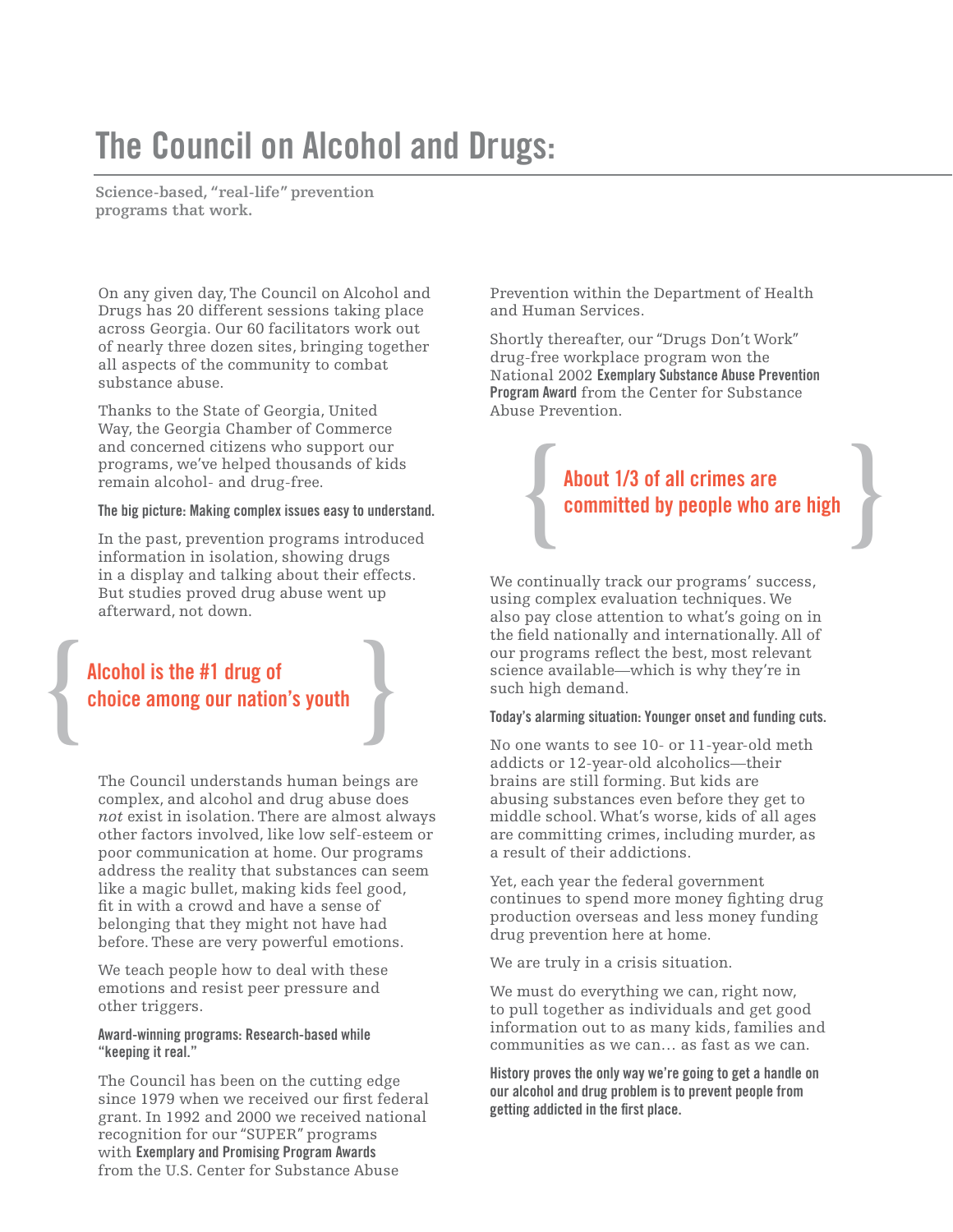## Programs that work:

**The Council's nationally recognized prevention strategies**

#### I was an undercover narcotics officer.

Now I'm the CEO of The Council on Alcohol and Drugs.

Quite a career change. But 11 years of hanging out with addicts taught me the answer to the drug problem is not going to come from law enforcement.

The answer is going to come from us.

You and me, and our friends, neighbors and co-workers. Regular people who understand the enormous toll alcohol and drug abuse takes on our families and communities.

I spend most of my waking hours talking to people about our growing substance abuse problem. It's amazing to watch the change that comes over people once they "get it." Once they understand we CAN change directions if we apply what works and stop kidding ourselves about what doesn't, it's like a light goes on—I see it in their faces.

That's what keeps me talking day after day. Knowing that the Council's education, prevention and early intervention programs work. That our drug-free workplace program works. And that people like you—once you "get it"—will work with us.

It's been a few years since I've spent the night on an addict's roach-infested carpet while working undercover, but I clearly remember the sadness of those wasted lives. And in case I ever start to forget, I have my tattoos to remind me.

Sincerely,

Charle a Wede

Chuck Wade CEO, The Council on Alcohol and Drugs MAPP (Middle After-School Prevention Program)

PPLY (Prevention Programming for Latino Youth)

SUPER (Substance Use Prevention and Education Resource)

SUPER Stop (Violence and Substance Abuse Early Intervention/Prevention Program)

UAD (Georgia Underage Drinking Prevention Initiative)

Drugs Don't Work (Drug Free Workplace)

Our after-school prevention programs, MAPP and PPLY, target kids ages 11-18 and their families, engaging them through interactive, fun activities in an intentionally casual atmosphere. The kids learn how to stay or become drug-free, practice social skills, go on field trips, do community service projects and also get help with their homework.

Mandated early-intervention programs, SUPER and SUPER Stop, help kids who have been suspended, placed in alternative schools or put on probation. Some have also been involved in violent behavior associated with their substance abuse. Parents are required to attend because support at home is critical to making sure these kids don't advance from being abusers to being addicts.

Our alcohol-abuse prevention initiative, UAD, which we implement for the State of Georgia and spearhead for other agencies, includes town-hall meetings, public service announcements, and workshops for alcohol-licensed establishments in college communities. The workshops teach employees how to prevent sales to underage or intoxicated patrons.

Our drug-free workplace program, Drugs Don't Work, accomplishes two important goals: we help companies complete the five-step process to becoming a certified drug-free workplace, which provides a safer, more productive and cost-efficient work environment, and it allows us to reach parents through our education seminars, training and monthly newsletters.

For complete information about our programs, please visit our website at www.livedrugfree.org.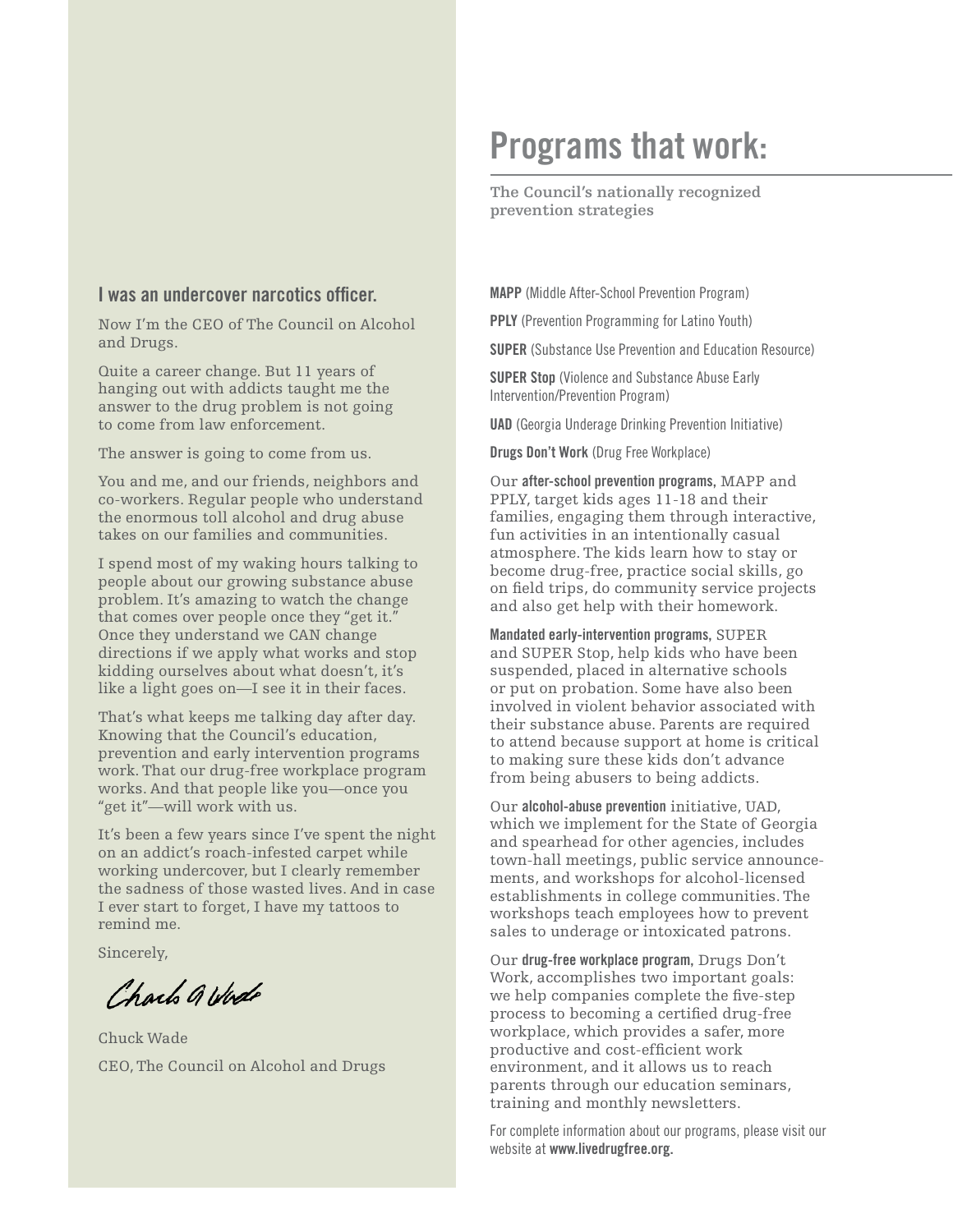## The Council on Alcohol and Drugs

#### Imagine two kids who live next door to each other. Same age, same basic family situations.

*One is educated, from when she was little, about the consequences of using alcohol and drugs, and about making good choices despite peer pressure. This child is given a "road map," so to speak, to help her navigate her way around the drug culture.*

*Her next-door neighbor isn't given this information. Love from her parents, yes. But no specific road map.* 

*Which child has a better chance of remaining alcohol- and drug-free?*

The answer is obvious.

And that's why we're asking for your help.

#### Will you help us get our education, prevention and early intervention programs out to kids and communities who need them?

A lot of agencies want to start using our programs right now—every week we get calls from Boys & Girls Clubs, schools, churches

and family and community cooperatives. But we have to tell them that unless they have their own funding source, we don't have the resources to help them. And our funding for programs already in place is in jeopardy because of federal budget cuts.

#### Your contribution to The Council on Alcohol and Drugs is 100% tax-deductible.

You can send a one-time gift, or choose to donate to our programs monthly, quarterly or annually. We'll send you email updates during the year as news develops, and an end-of-year "List of Accomplishments" so you can see how your contribution is helping adults make good choices and kids stay alcohol- and drug-free.

Please take a moment to complete the enclosed form and return it to us in the envelope provided, or fax it to us at 404-223-2481. You can also donate online at www.livedrugfree.com or call the Council at 404-223-2480.

Thank you for being part of prevention programs that work!

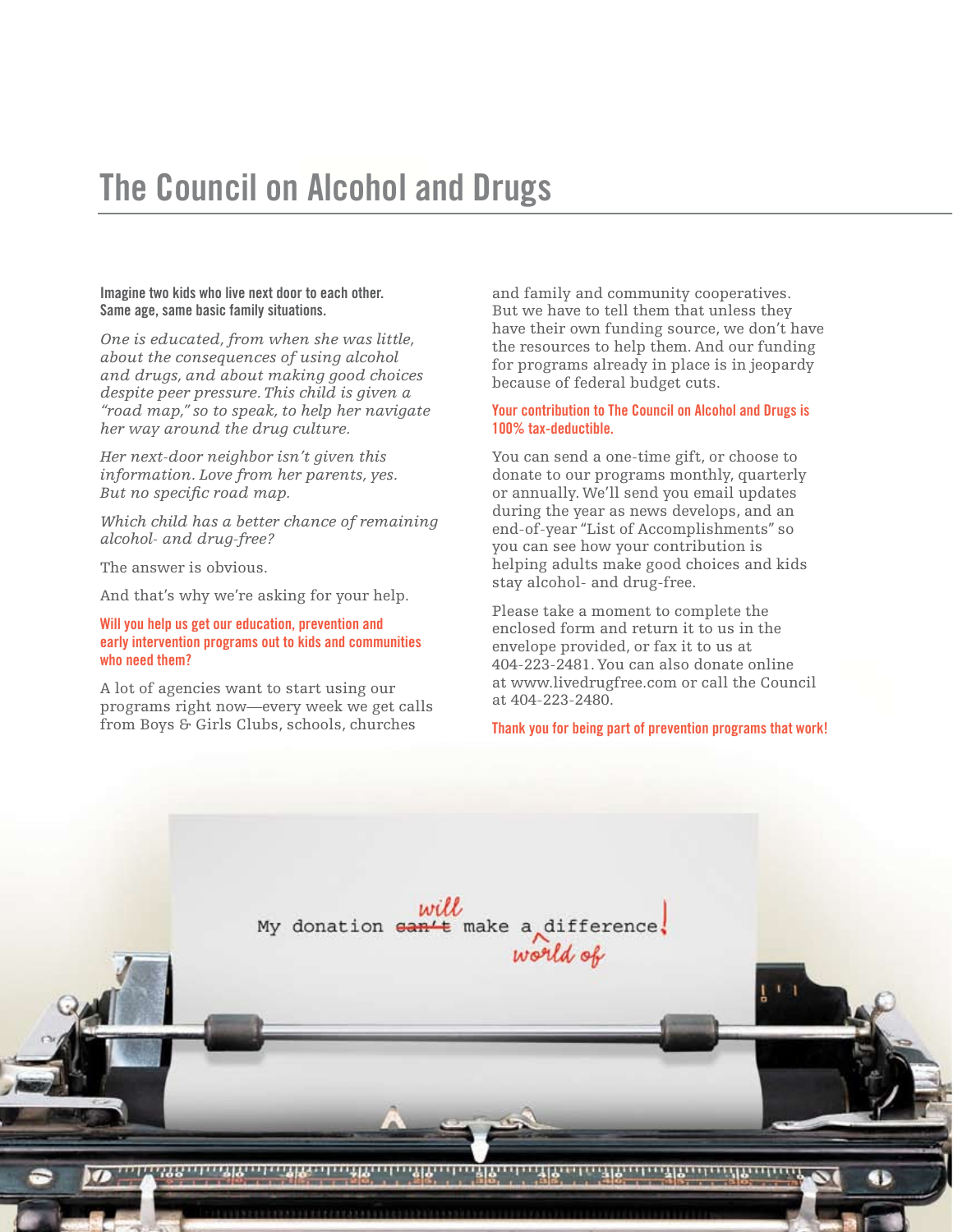- Have 300% higher medical costs and benefits
- Substance abusers:<br>
 Have 300% higher medical<br>
costs and benefits<br>
 Are 2½ times more likely to<br>
miss eight or more days of work<br>
 Are 1/3 less productive • Are 2½ times more likely to miss eight or more days of work
	- Are 1/3 less productive

"We have seen children who seemed bored with the world come alive! We have seen acts of honesty, bravery, giving and cooperation within the group from children whom you would never have expected in the beginning. A few really struggle with personal issues, but they work on them in order to remain part of our club."

Colleen Crawford MAPP Facilitator

"You get to be with your friends and make new friends and learn so many ways to say no to drugs."

Concepcion Barcenas, age 13 Rabun Youth Participant